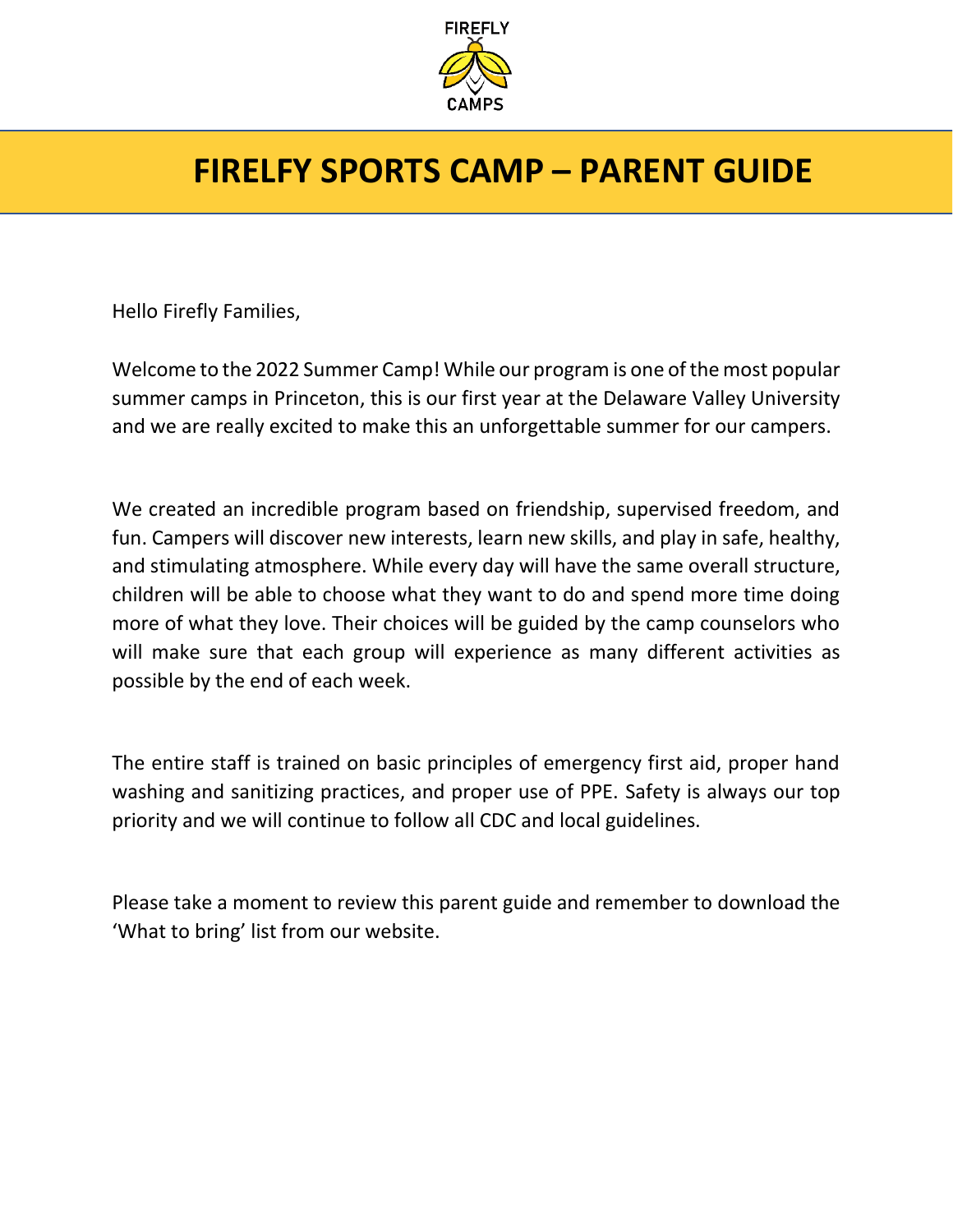

## **DAILY SCHEDULE**

| 8:45am - 9:00am       | <b>CAMPER DROP OFF</b>    |
|-----------------------|---------------------------|
| $9:00$ am - $9:15$ am | <b>CAMPER ORIENTATION</b> |
| 9:15am - 10:00am      | <b>ACTIVITY PERIOD #1</b> |
| 10:00am - 10:45am     | <b>ACTIVITY PERIOD #2</b> |
| 10:45am - 11:00am     | <b>SNACK BREAK</b>        |
| 11:00am - 11:45am     | <b>ACTIVITY PERIOD #3</b> |
| 11:45am - 12:30pm     | <b>LUNCH BREAK</b>        |
| 12:30pm - 1:15pm      | <b>ACTIVITY PERIOD #4</b> |
| 1:15pm - 2:00pm       | <b>ACTIVITY PERIOD #5</b> |
| 2:00pm - 2:45pm       | <b>ACTIVITY PERIOD #6</b> |
| 2:45pm - 3:00pm       | <b>CAMPER PICK-UP</b>     |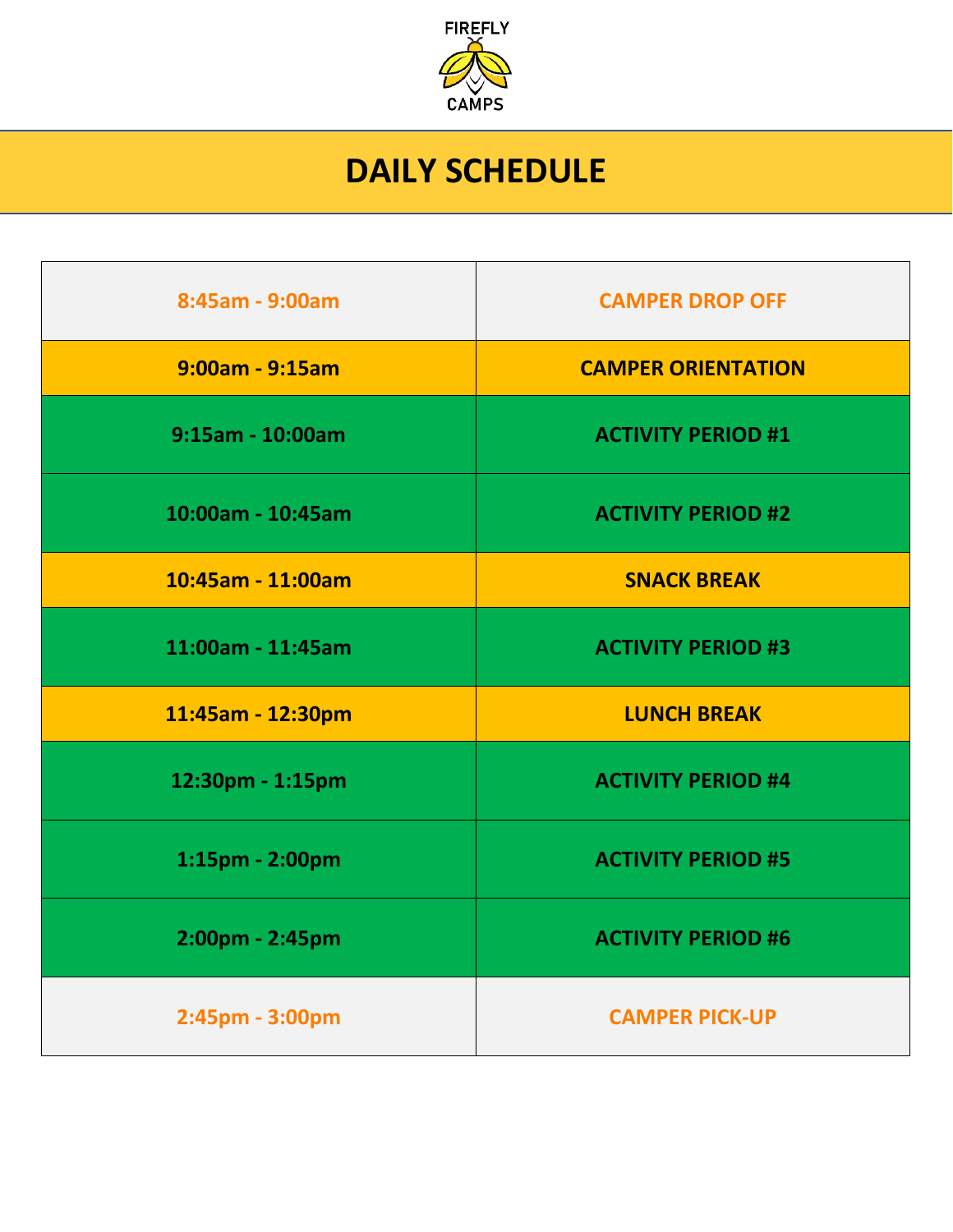

# **ACTIVITY STATIONS and EVENTS**

#### **SPORTS STATION**

Tennis, Soccer, Basketball, Softball, Badminton, Pickleball, Volleyball, Table Tennis, Kickball, and more!

In addition to all the sports stations, campers will also be able to join other activity stations where we schedule a few of the more traditional summer camp options: Field Games, Four Square, Arts and Crafts, Talent Show, etc.

Each group will rotate between stations throughout the day and by the end of each week all groups of campers will go through all the stations at least once.

#### **SPECIAL EVENTS and THEMES**

Each camp week will have a special theme day and a camp-wide talent show at the end of the day on Friday.

> Carnival Day July 4th Americana Medieval Times Backwards Day Camp Olympics

Treasure Hunt Winter in July Superhero Day and more!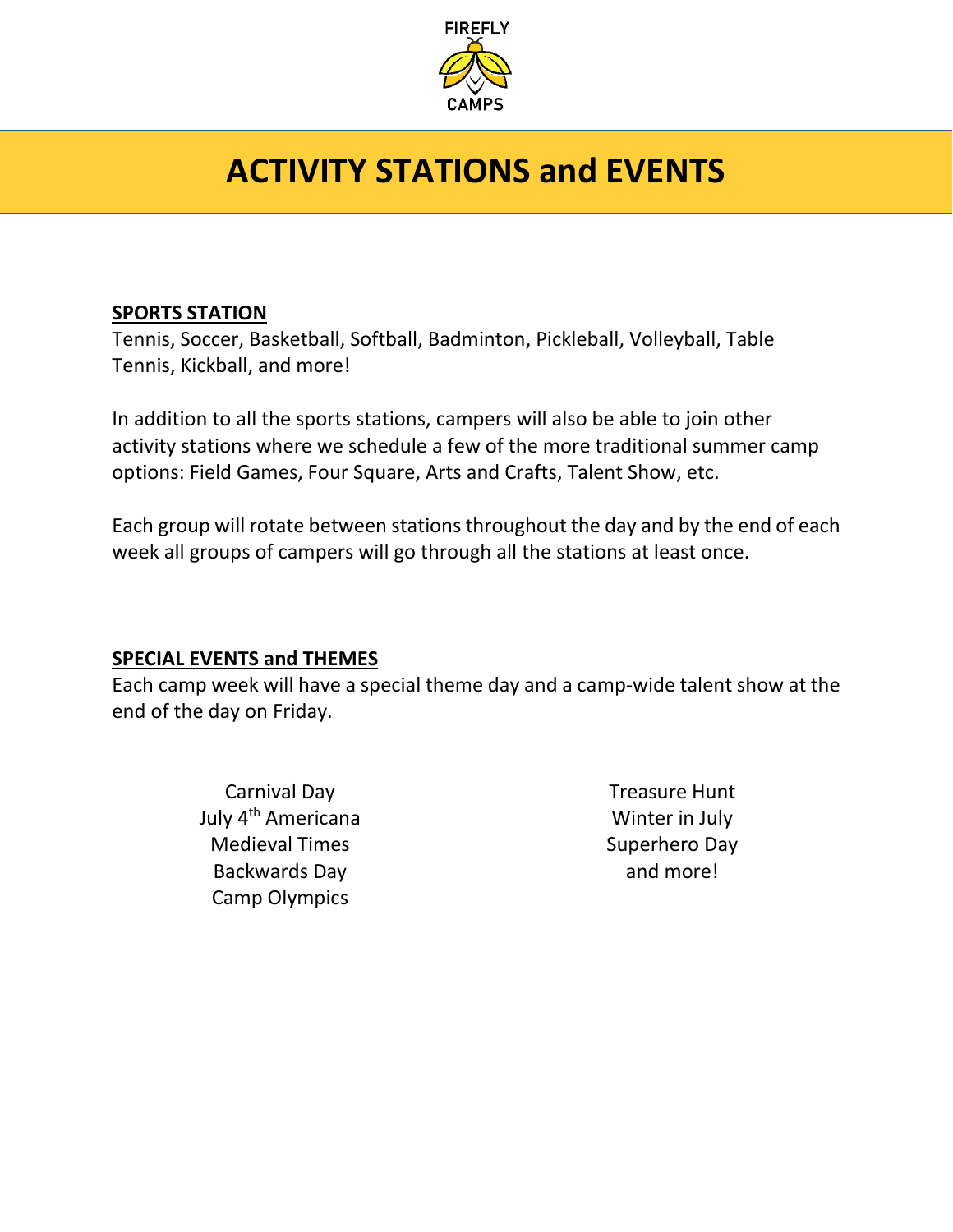

### **CAMP GUIDELINES**

#### **DROP-OFF, PICK-UP, and AFTERCARE**

All arrival and dismissal times are listed in the daily schedule, please do not arrive before your designated time slot since there will be no staff members available to greet you. After care is available upon request.

#### **WATER, FOOD, and ALLERGIES**

Food will not be provided at this camp. All campers should bring a lot of snacks and a big lunch. There is no refrigeration available on site but lunchboxes will be left indoors and out of the sun. Please pack accordingly and pack more food than usual since the kids will be very active the entire time they are on campus. Campers must also bring a large water container of at least 32oz which they can refill throughout the day.

#### **WEATHER**

The camp will run rain or shine. CDC and local guidelines will be followed for all outdoor and indoor activities. [Click here](https://delval.edu/programs/youth-summer-programs/kids-u-ages-5-13-summer) to see website for covid 19 mitigation guideline updates.

#### **MAKE UPS, CREDITS, and REFUNDS**

To find out more please [click here](https://delval.edu/programs/youth-summer-programs/kids-u-ages-5-13-summer) to see our website for refund policy.

#### **CONTACT**

All announcements will be posted on our website and made over email so please check your inbox regularly. The best way to communicate is via email. Contact Barrie Saias, Youth Programs Coordinator at [CPS@delval.edu](mailto:CPS@delval.edu) or 215-489-4848.